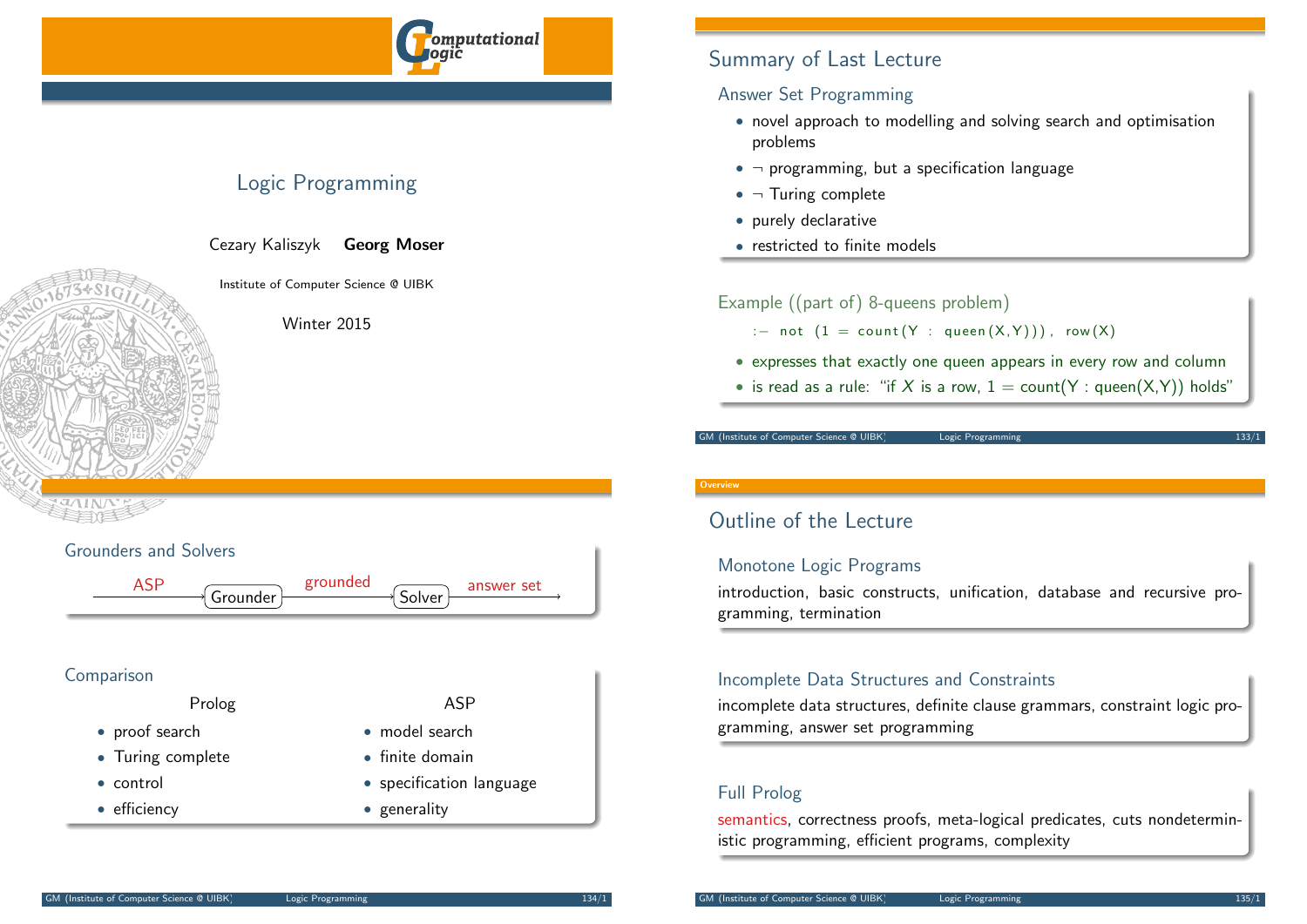# Theory of Logic Programs

### **Definitions**

• goal clause

 $\leftarrow B_1, \ldots, B_n$ 

consists of sequence  $B_1, \ldots, B_n$  of goals

- empty goal clause  $\leftarrow$  is denoted by  $\square$
- $\bullet\,$  resolvent of goal clause  $\leftarrow B_1,\ldots,B_i,\ldots,B_m$  and rule  $A \leftarrow A_1, \ldots, A_n$ is goal clause

## $\leftarrow B_1 \theta, \ldots, B_{i-1} \theta, A_1 \theta, \ldots, A_n \theta, B_{i+1} \theta, \ldots, B_m \theta$

provided  $B_i$  (selected goal) and A unify with most general unifier  $\theta$ 

### NB: see week 2 for the most general unifier

<span id="page-1-0"></span>

| <b>Theory of Logic Programs</b>                                                                                                                                                                                                                                                                                                                                                                                | <b>Theory of Logic Programs</b>                                                                   |
|----------------------------------------------------------------------------------------------------------------------------------------------------------------------------------------------------------------------------------------------------------------------------------------------------------------------------------------------------------------------------------------------------------------|---------------------------------------------------------------------------------------------------|
| Example                                                                                                                                                                                                                                                                                                                                                                                                        |                                                                                                   |
| $plus(0,X,X)$ .                                                                                                                                                                                                                                                                                                                                                                                                | Definition                                                                                        |
| $plus(s(X), Y, s(Z)) := plus(X, Y, Z).$<br>$times(0,X,0)$ .<br>times(s(X), Y, Z) : - times(X, Y, U), plus(U, Y, Z).                                                                                                                                                                                                                                                                                            | • a selection function selects the next goal $G$ in goal clause, where<br>resolution is attempted |
| : $-$ times $(X, X, Y)$                                                                                                                                                                                                                                                                                                                                                                                        | • Prolog's selection function proceeds left to right                                              |
| SLD-refutation                                                                                                                                                                                                                                                                                                                                                                                                 |                                                                                                   |
| $G_0$ : : - times $(X, X, Y)$<br>$C_0$ : times(s(X <sub>0</sub> ),Y <sub>0</sub> ,Z <sub>0</sub> ) : - times(X <sub>0</sub> ,Y <sub>0</sub> ,U <sub>0</sub> ), plus(U <sub>0</sub> ,Y <sub>0</sub> ,Z <sub>0</sub> )<br>$\theta_0$ : X $\mapsto$ s(X <sub>0</sub> ), Y <sub>0</sub> $\mapsto$ s(X <sub>0</sub> ), Z <sub>0</sub> $\mapsto$ Y<br>$G_1: :=$ times $(X_0, s(X_0), U_0)$ , plus $(U_0, s(X_0), Y)$ | <b>Theorem</b>                                                                                    |
|                                                                                                                                                                                                                                                                                                                                                                                                                | $\forall$ logic programs P and goal clause G                                                      |
|                                                                                                                                                                                                                                                                                                                                                                                                                | $\forall$ computed answer substitutions $\theta$                                                  |
| $C_1$ : times $(0, X_1, 0)$ .                                                                                                                                                                                                                                                                                                                                                                                  | $\forall$ selection functions S                                                                   |
| $\theta_1: X_0 \mapsto 0, X_1 \mapsto s(0), U_0 \mapsto 0$                                                                                                                                                                                                                                                                                                                                                     | $\exists$ computed answer substitution $\theta'$ using $\mathcal S$                               |
| $G_2$ : : - plus(0,s(0),Y)<br>$C_2$ : plus $(0, X_2, X_2)$ .                                                                                                                                                                                                                                                                                                                                                   | such that $\theta'$ is at least as general as $\theta$ (with respect to variables in G)           |
| $\theta_2$ : $X_2 \mapsto s(0)$ , $Y \mapsto s(0)$                                                                                                                                                                                                                                                                                                                                                             |                                                                                                   |
| computed answer substitution: $X \mapsto s(0)$ , $Y \mapsto s(0)$<br>$G_3: \square$                                                                                                                                                                                                                                                                                                                            |                                                                                                   |

# Selective Linear Definite Clause Resolution

### **Definitions**

- SLD-derivation of logic program P and goal clause G consists of
	- 1 maximal sequence  $G_0, G_1, G_2, \ldots$  of goal clauses
	- 2 sequence  $C_0, C_1, C_2, \ldots$  of variants of rules in P
	- 3 sequence  $\theta_0, \theta_1, \theta_2, \ldots$  of substitutions

### such that

- $G_0 = G$
- $G_{i+1}$  is resolvent of  $G_i$  and  $C_i$  with mgu  $\theta_i$
- $C_i$  has no variables in common with  $G, C_0, \ldots, C_{i-1}$
- SLD refutation is finite SLD derivation ending in  $\Box$
- computed answer substitution of SLD refutation of P and G with substitutions  $\theta_0, \theta_1, \ldots, \theta_m$  is restriction of  $\theta_0 \theta_1 \cdots \theta_m$  to variables in G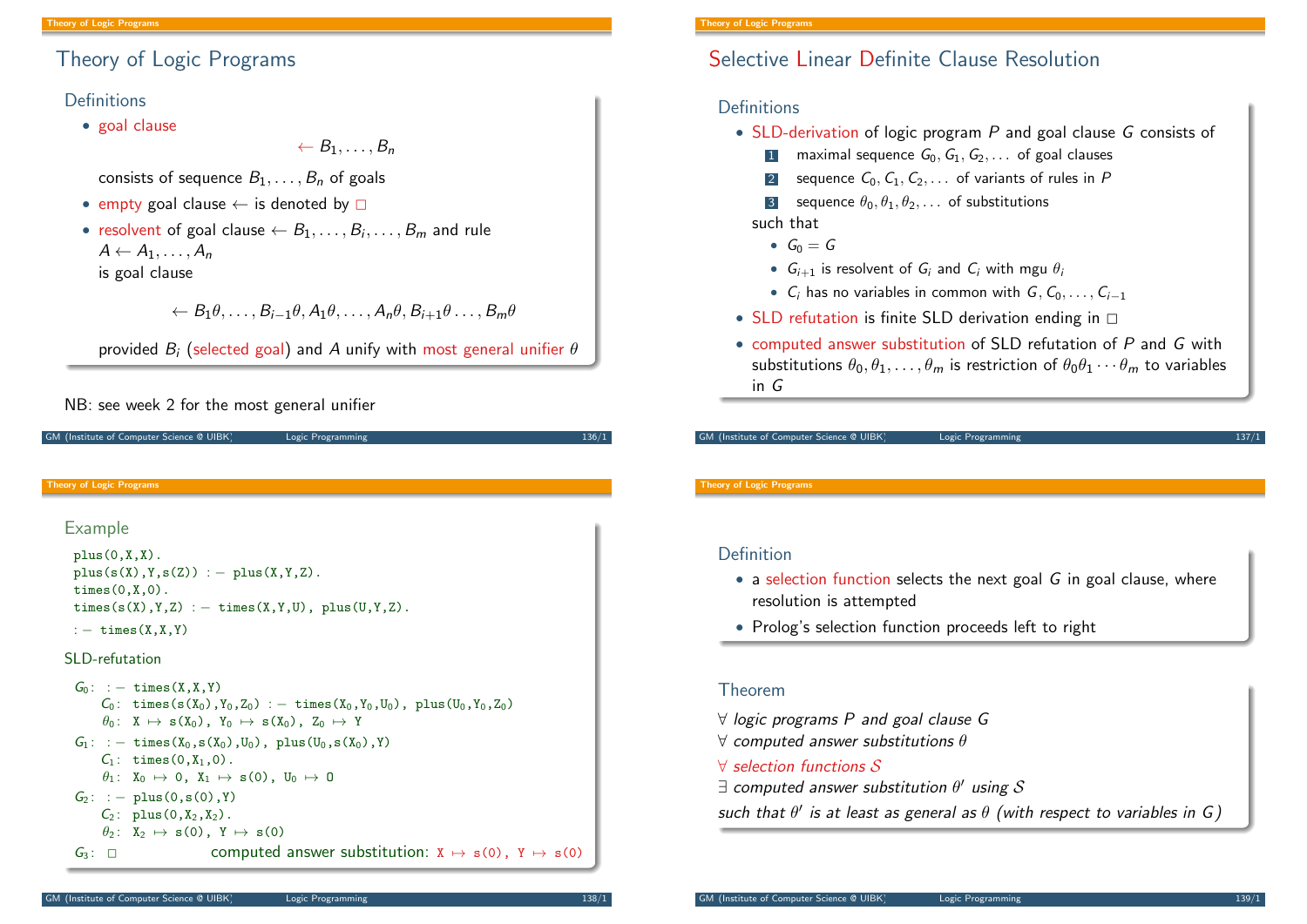# Search or SLD Trees

### Definition

a search tree (aka SLD tree) of a goal  $G$  is a tree  $T$  such that

- the root of  $T$  is labelled with  $G$
- the nodes of  $T$  are labelled with conjunctions of goals, where one goal is selected (wrt a selection function)
- $\exists$  edge from node N for each clause, whose head unifies with the selected goal
- edges are labelled with (partial) answer substitutions
- leaves are success nodes, if the empty goal (denoted by  $\Box$ ) has been reached or failure nodes otherwise

### Remark

a search tree captures all SLD derivations wrt a given selection function

#### GM (Institute of Computer Science @ UIBK) Logic Programming 140/1

Proof Trees

# <span id="page-2-0"></span>[Proof T](#page-1-0)rees

### **Definitions**

- a proof tree for a program  $P$  and a goal  $G$  is a tree, whose nodes are goals and whose edges represent reduction of goals
- $\bullet$  the root is the query  $G$
- the edges are labelled with (partial) answer substitutions
- a proof tree for a conjunction of goals  $G_1, \ldots, G_n$  is the set of all proof trees for  $G_i$

### Remark

a proof tree is a different representation of one successful solution represented by a search tree

### **Theory of Logic Programs**



#### Proof Trees